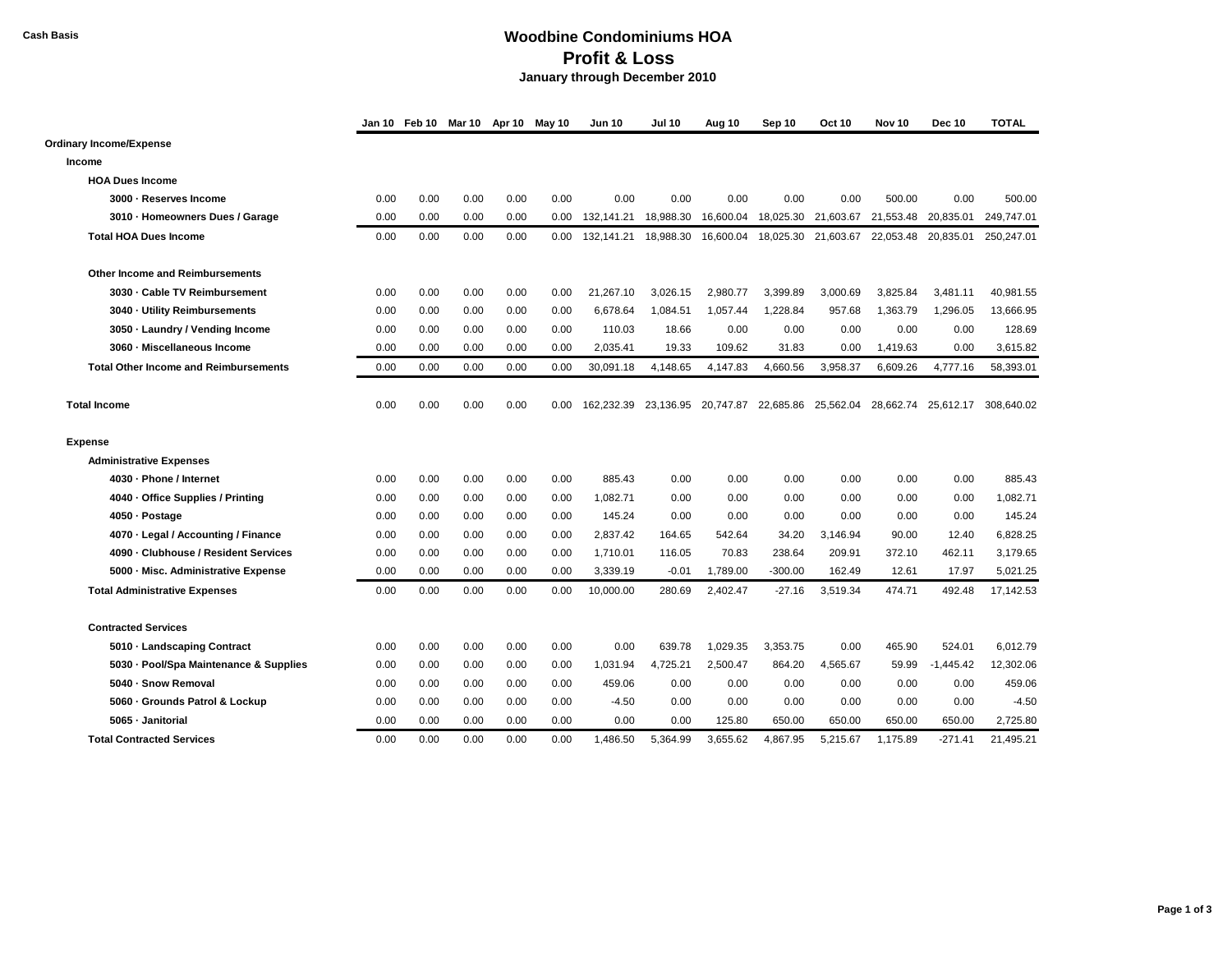## **Cash Basis Woodbine Condominiums HOA Profit & Loss January through December 2010**

|                                              | Jan 10 Feb 10 |      | Mar 10 Apr 10 |      | May 10 | <b>Jun 10</b> | <b>Jul 10</b> | Aug 10   | Sep 10   | Oct 10   | Nov 10    | <b>Dec 10</b> | <b>TOTAL</b> |
|----------------------------------------------|---------------|------|---------------|------|--------|---------------|---------------|----------|----------|----------|-----------|---------------|--------------|
|                                              |               |      |               |      |        |               |               |          |          |          |           |               |              |
| <b>Property Maintenance</b>                  |               |      |               |      |        |               |               |          |          |          |           |               |              |
| 5090 Grounds/Sprinklers/Pond Upkeep          | 0.00          | 0.00 | 0.00          | 0.00 | 0.00   | 16,651.00     | 5,519.26      | 4,089.66 | 3,517.81 | 5,011.05 | 4,871.57  | 4,135.66      | 43,796.01    |
| 6010 - Building Repair Exterior              | 0.00          | 0.00 | 0.00          | 0.00 | 0.00   | 25,540.55     | 2,091.04      | 3,001.00 | 3,415.14 | 2,995.06 | 5,166.28  | 2,000.10      | 44,209.17    |
| 6020 Maintenance Supplies & Equipmen         | 0.00          | 0.00 | 0.00          | 0.00 | 0.00   | 38.83         | 0.00          | 167.22   | 0.00     | 28.41    | 0.00      | 0.00          | 234.46       |
| 6040 - Misc. Property Maintenance            | 0.00          | 0.00 | 0.00          | 0.00 | 0.00   | 105.79        | $-50.00$      | $-20.00$ | 10.00    | 0.00     | 150.00    | 0.00          | 195.79       |
| <b>Total Property Maintenance</b>            | 0.00          | 0.00 | 0.00          | 0.00 | 0.00   | 42,336.17     | 7,560.30      | 7,237.88 | 6,942.95 | 8,034.52 | 10,187.85 | 6,135.76      | 88,435.43    |
| <b>Staffing and Management Expense</b>       |               |      |               |      |        |               |               |          |          |          |           |               |              |
| 4000 - Office Management                     | 0.00          | 0.00 | 0.00          | 0.00 | 0.00   | 5,261.47      | 522.50        | 0.00     | 0.00     | 0.00     | 0.00      | 0.00          | 5,783.97     |
| 4010 - Maintenance Services                  | 0.00          | 0.00 | 0.00          | 0.00 | 0.00   | 4,673.73      | 0.00          | 0.00     | 0.00     | 0.00     | 0.00      | 0.00          | 4,673.73     |
| 4020 - Property Management Fees              | 0.00          | 0.00 | 0.00          | 0.00 | 0.00   | 9,780.00      | 906.08        | 1,403.23 | 1,247.05 | 1,243.69 | 1,249.88  | 1,248.29      | 17,078.22    |
| <b>Total Staffing and Management Expense</b> | 0.00          | 0.00 | 0.00          | 0.00 | 0.00   | 19,715.20     | 1,428.58      | 1,403.23 | 1,247.05 | 1,243.69 | 1,249.88  | 1,248.29      | 27,535.92    |
| <b>Taxes / Insurance</b>                     |               |      |               |      |        |               |               |          |          |          |           |               |              |
| 7020 - Property Taxes                        | 0.00          | 0.00 | 0.00          | 0.00 | 0.00   | 588.00        | 0.00          | 0.00     | 0.00     | 0.00     | 0.00      | 28.50         | 616.50       |
| 7030 - Property Insurance                    | 0.00          | 0.00 | 0.00          | 0.00 | 0.00   | 0.00          | 0.00          | 0.00     | 0.00     | 5,283.60 | 2,641.80  | 2,641.80      | 10,567.20    |
| <b>Total Taxes / Insurance</b>               | 0.00          | 0.00 | 0.00          | 0.00 | 0.00   | 588.00        | 0.00          | 0.00     | 0.00     | 5,283.60 | 2,641.80  | 2,670.30      | 11,183.70    |
| <b>Utilities</b>                             |               |      |               |      |        |               |               |          |          |          |           |               |              |
| Garbage                                      |               |      |               |      |        |               |               |          |          |          |           |               |              |
| 3719 D                                       | 0.00          | 0.00 | 0.00          | 0.00 | 0.00   | 0.00          | 0.00          | 0.00     | 0.00     | 139.83   | 0.00      | 0.00          | 139.83       |
| M 3611                                       | 0.00          | 0.00 | 0.00          | 0.00 | 0.00   | 0.00          | 0.00          | 0.00     | 0.00     | 0.00     | 0.00      | 44.76         | 44.76        |
| <b>Pool 3667</b>                             | 0.00          | 0.00 | 0.00          | 0.00 | 0.00   | 0.00          | 22.83         | 0.00     | 0.00     | 0.00     | 0.00      | 0.00          | 22.83        |
| R 3769 Woodbine II                           | 0.00          | 0.00 | 0.00          | 0.00 | 0.00   | 0.00          | 61.65         | 0.00     | 0.00     | 0.00     | 0.00      | 0.00          | 61.65        |
| T 3761 Woodbine II                           | 0.00          | 0.00 | 0.00          | 0.00 | 0.00   | 0.00          | 129.11        | 0.00     | 0.00     | 10.88    | 0.00      | 0.00          | 139.99       |
| U 3757 Woodbine II                           | 0.00          | 0.00 | 0.00          | 0.00 | 0.00   | 0.00          | 23.01         | 0.00     | 0.00     | 0.00     | 0.00      | 0.00          | 23.01        |
| Garbage - Other                              | 0.00          | 0.00 | 0.00          | 0.00 | 0.00   | 6,548.43      | 0.00          | 0.00     | 0.00     | 0.00     | $-15.21$  | 0.00          | 6,533.22     |
| <b>Total Garbage</b>                         | 0.00          | 0.00 | 0.00          | 0.00 | 0.00   | 6,548.43      | 236.60        | 0.00     | 0.00     | 150.71   | $-15.21$  | 44.76         | 6,965.29     |
| 6050 - Electric - Common Areas               | 0.00          | 0.00 | 0.00          | 0.00 | 0.00   | 6,417.43      | 485.96        | 492.23   | 421.27   | 0.00     | 1,083.06  | 171.32        | 9,071.27     |
| 6060 - Electric - Clubhouse / Pool           | 0.00          | 0.00 | 0.00          | 0.00 | 0.00   | 0.00          | 815.44        | 921.48   | 867.46   | 0.00     | 2,374.95  | 702.95        | 5,682.28     |
| 6070 - Water                                 |               |      |               |      |        |               |               |          |          |          |           |               |              |
| 3559 J                                       | 0.00          | 0.00 | 0.00          | 0.00 | 0.00   | 0.00          | 197.15        | 0.00     | 204.81   | 0.00     | 185.13    | 0.00          | 587.09       |
| 3565K                                        | 0.00          | 0.00 | 0.00          | 0.00 | 0.00   | 0.00          | 132.80        | 0.00     | 148.25   | 0.00     | 140.13    | 0.00          | 421.18       |
| 3585L                                        | 0.00          | 0.00 | 0.00          | 0.00 | 0.00   | 0.00          | 79.89         | 0.00     | 114.43   | 0.00     | 219.98    | 0.00          | 414.30       |
| <b>3601 Pool</b>                             | 0.00          | 0.00 | 0.00          | 0.00 | 0.00   | 0.00          | 156.74        | 0.00     | 0.00     | 102.17   | 114.08    | 0.00          | 372.99       |
| 3611 M                                       | 0.00          | 0.00 | 0.00          | 0.00 | 0.00   | 0.00          | 114.53        | 0.00     | 104.15   | 0.00     | 126.77    | 0.00          | 345.45       |
| 3623N                                        | 0.00          | 0.00 | 0.00          | 0.00 | 0.00   | 0.00          | 101.33        | 0.00     | 128.15   | 0.00     | 126.77    | 0.00          | 356.25       |
| 3639 H                                       | 0.00          | 0.00 | 0.00          | 0.00 | 0.00   | 0.00          | 452.08        | 0.00     | 115.88   | 0.00     | 133.36    | 0.00          | 701.32       |
| 36511                                        | 0.00          | 0.00 | 0.00          | 0.00 | 0.00   | 0.00          | 190.55        | 0.00     | 204.81   | 0.00     | 206.03    | 0.00          | 601.39       |